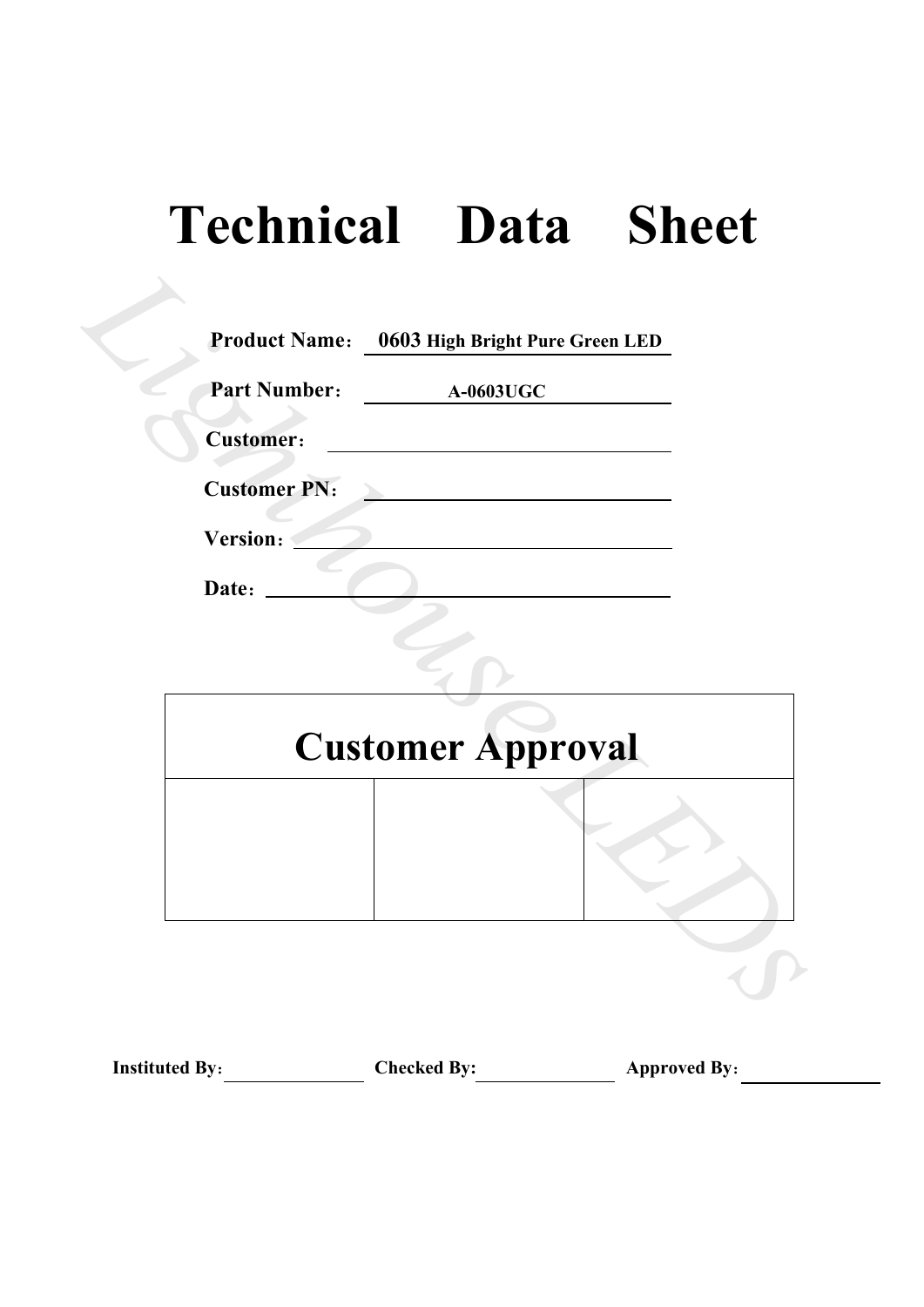# **1. Features:**

- $\bullet$ Package ( L/W/H ) :  $1.6 \times 0.8 \times 0.75$  mm
- $\bullet$ Color : Ultra Bright Pure Green
- $\bullet$ Lens: Water Clear Flat Mold
- $\bullet$ EIA STD Package
- $\bullet$ Meet ROHS, Green Product
- $\bullet$ Compatible With SMT Automatic Equipment
- $\bullet$ Compatible With Infrared Reflow Solder And Wave Solder Process

# **2. Absolute Maximum Ratings At Ta=25**℃

| LIA OTD I aUNASU<br>Meet ROHS, Green Product<br>Compatible With SMT Automatic Equipment |                | Compatible With Infrared Reflow Solder And Wave Solder Process                |              |  |  |  |
|-----------------------------------------------------------------------------------------|----------------|-------------------------------------------------------------------------------|--------------|--|--|--|
| 2. Absolute Maximum Ratings At Ta=25 $\degree$ C                                        |                |                                                                               |              |  |  |  |
| Parameter                                                                               | <b>Symbol</b>  | <b>Rating</b>                                                                 | Unit         |  |  |  |
| <b>Power Dissipation</b>                                                                | Pd             | 120                                                                           | mW           |  |  |  |
| Peak Forward Current<br>(1/10 Duty Cycle, 0.1ms Pulse Width)                            | <b>IFP</b>     | 100                                                                           | mA           |  |  |  |
| DC Forward Current                                                                      | IF             | 30<br>mA                                                                      |              |  |  |  |
| Reverse Voltage                                                                         | $\rm{V}\rm{R}$ | 5                                                                             | $\mathbf{V}$ |  |  |  |
| <b>Operating Temperature Range</b>                                                      | Topr           | $-40$ °C ~ + 85°C                                                             |              |  |  |  |
| <b>Storage Temperature Range</b>                                                        | <b>Tstg</b>    | $-40$ °C ~ + 85°C                                                             |              |  |  |  |
| Soldering Condition                                                                     | Tsol           | Reflow soldering : 260°C For 5 Seconds<br>Hand soldering: 300°C For 3 Seconds |              |  |  |  |
|                                                                                         |                |                                                                               |              |  |  |  |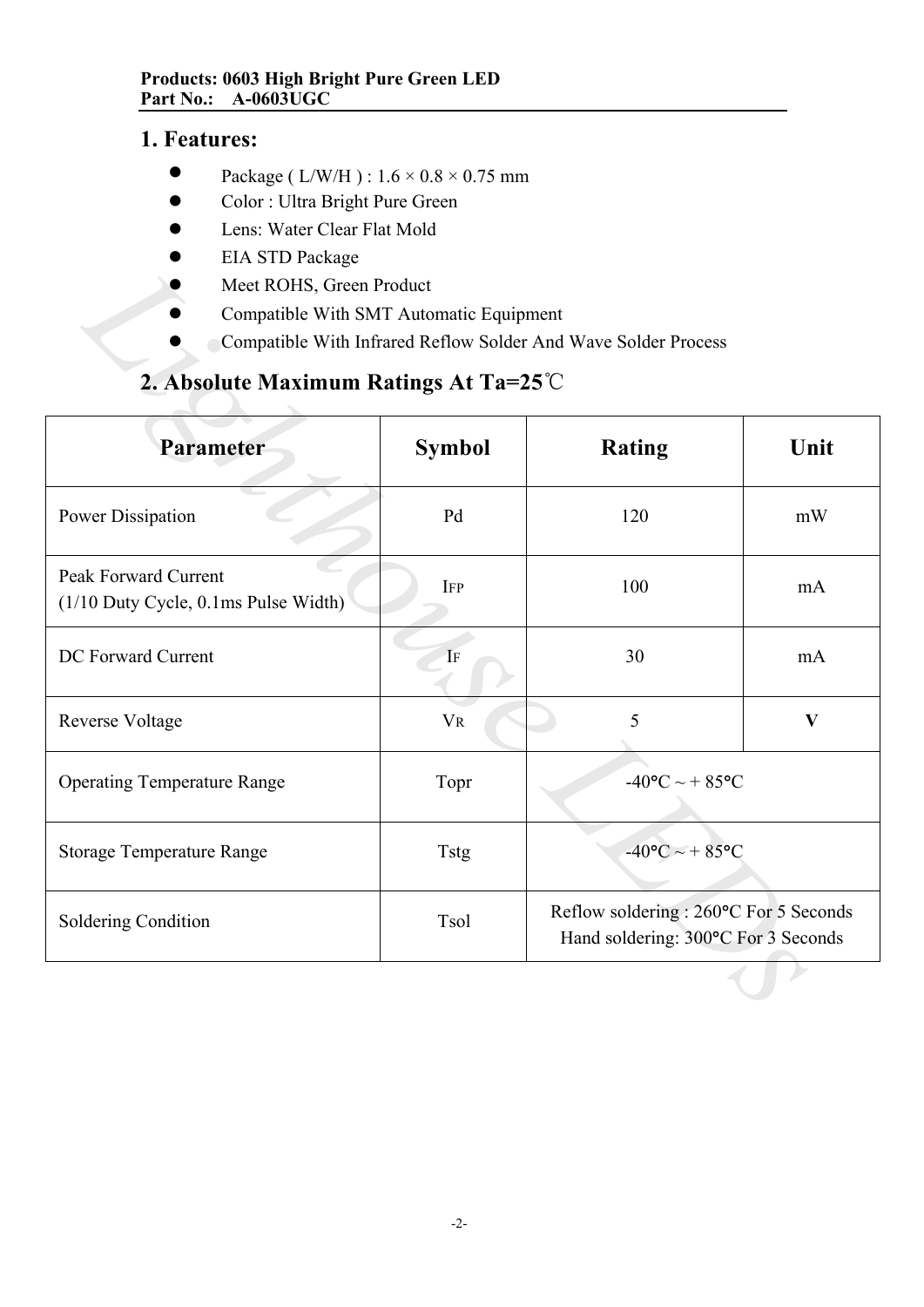| Parameter                                                                                                                                                                                                                                                                                                                                                                                                                     | <b>Symbol</b> | Min. | Typ. | Max. | Unit | <b>Test Condition</b> |  |
|-------------------------------------------------------------------------------------------------------------------------------------------------------------------------------------------------------------------------------------------------------------------------------------------------------------------------------------------------------------------------------------------------------------------------------|---------------|------|------|------|------|-----------------------|--|
| Luminous Intensity                                                                                                                                                                                                                                                                                                                                                                                                            | IV            | 400  | 500  | 600  | mcd  | $IF = 20mA$           |  |
| Dominant Wavelength                                                                                                                                                                                                                                                                                                                                                                                                           | $\lambda$ d   |      | 525  |      | nm   | $IF=20mA$             |  |
| Peak Wavelength                                                                                                                                                                                                                                                                                                                                                                                                               | $\lambda p$   |      | 530  |      | nm   | $IF=20mA$             |  |
| Spectral Line Half-Width                                                                                                                                                                                                                                                                                                                                                                                                      | Δλ            |      | 30   |      | nm   | $IF=20mA$             |  |
| Forward Voltage                                                                                                                                                                                                                                                                                                                                                                                                               | VF            | 3.0  | 3.2  |      | V    | $IF=20mA$             |  |
| <b>Reverse Current</b>                                                                                                                                                                                                                                                                                                                                                                                                        | IR            |      |      | 10   | uA   | $VR=5V$               |  |
| Viewing Angle                                                                                                                                                                                                                                                                                                                                                                                                                 | $2\theta$ 1/2 |      | 120  |      | deg  | $IF = 20mA$           |  |
| Notes: 1. Luminous intensity is measured with a light sensor and filter combination that<br>approximates the CIE eye-response curve.<br>2. $\theta$ 1/2 is the off-axis angle at which the luminous intensity is half the axial<br>luminous intensity.<br>3. The dominant wavelength, $\lambda d$ is derived from the CIE chromaticity diagram and<br>represents the single wavelength which defines the color of the device. |               |      |      |      |      |                       |  |

- 2. θ1/2 is the off-axis angle at which the luminous intensity is half the axial luminous intensity.
- 3. The dominant wavelength, λd is derived from the CIE chromaticity diagram and represents the single wavelength which defines the color of the device.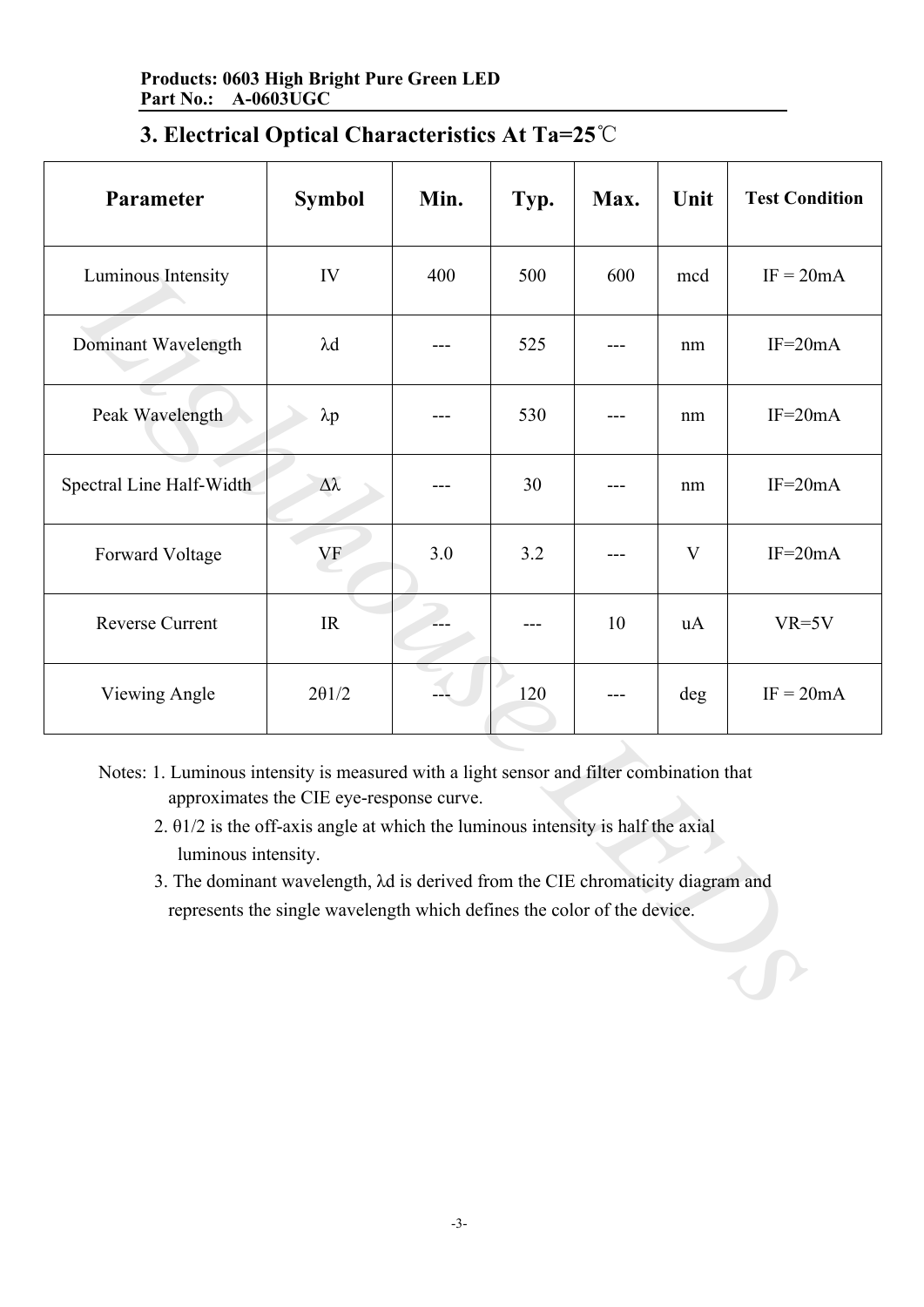# **4. Package Profile & Soldering PAD Suggested**



- $\vec{x}$ All dimensions are millimeters.
- $\vec{\mathbf{x}}$ Tolerance is 0.15mm unless otherwise noted.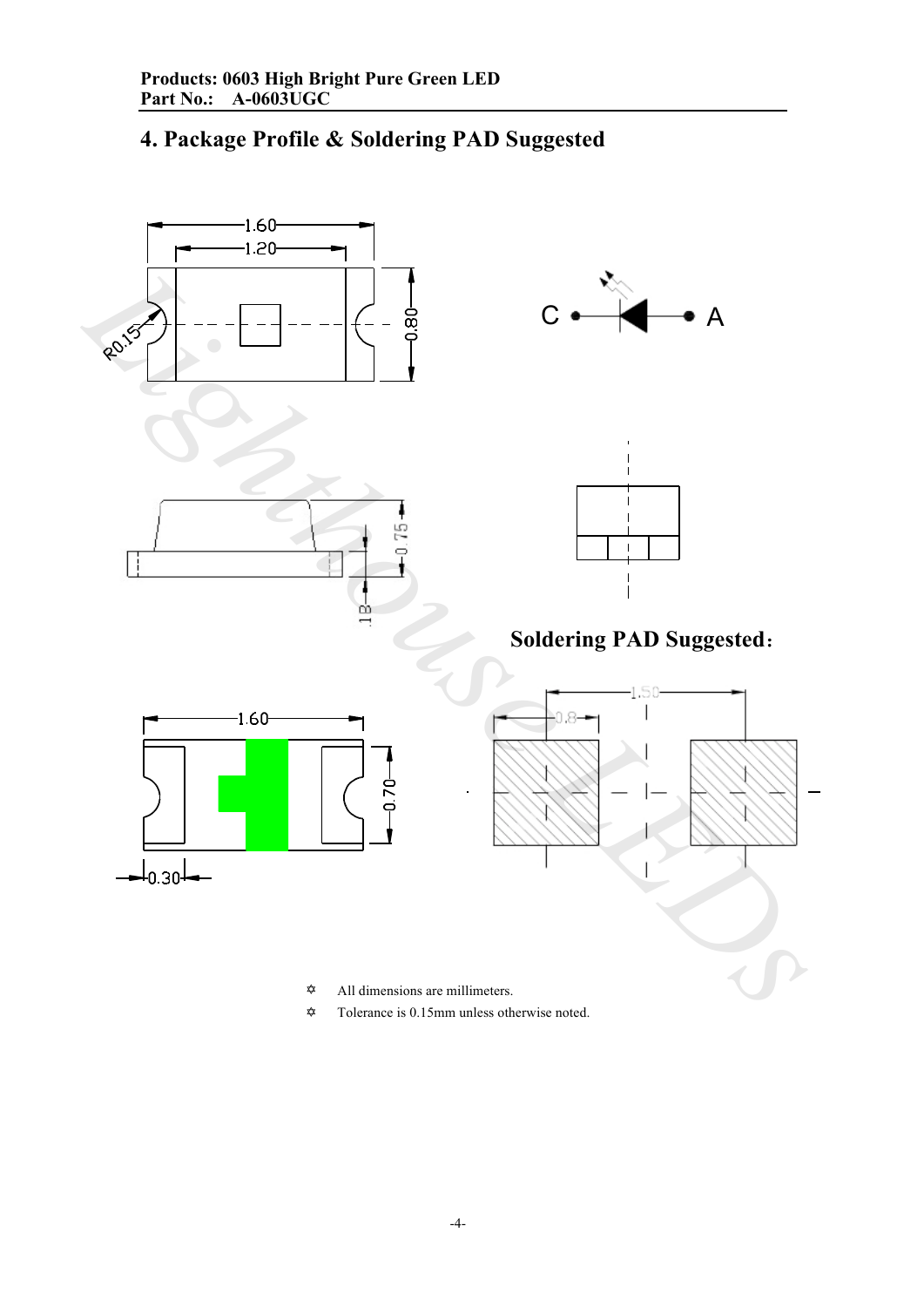

# **5. Typical Electrical-Optical Characteristics Curves**

Fig.5 Luminous Intensity vs.Ambient Temperature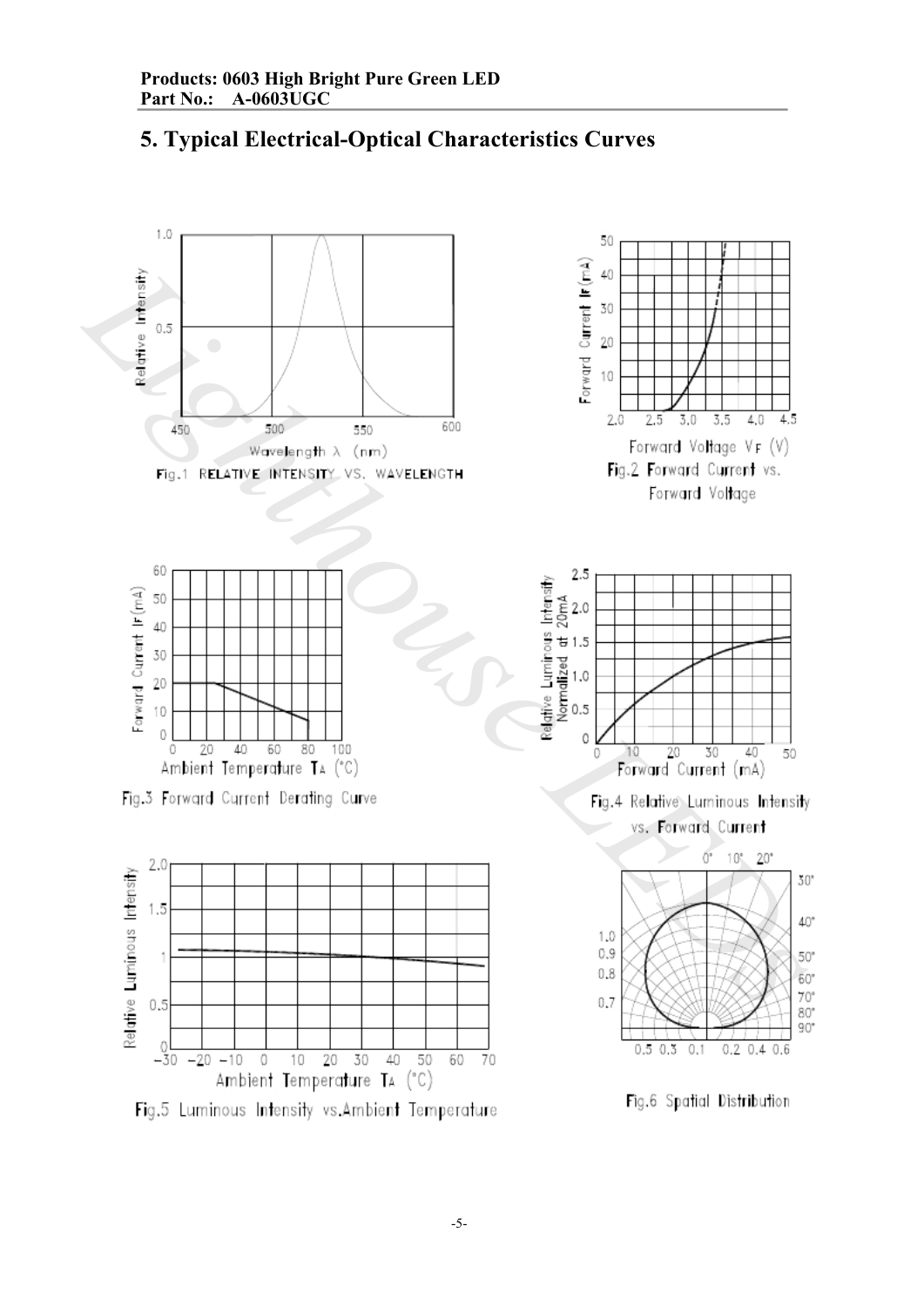# **6. Soldering Profile Suggested**





6.2、For Lead Free Solder

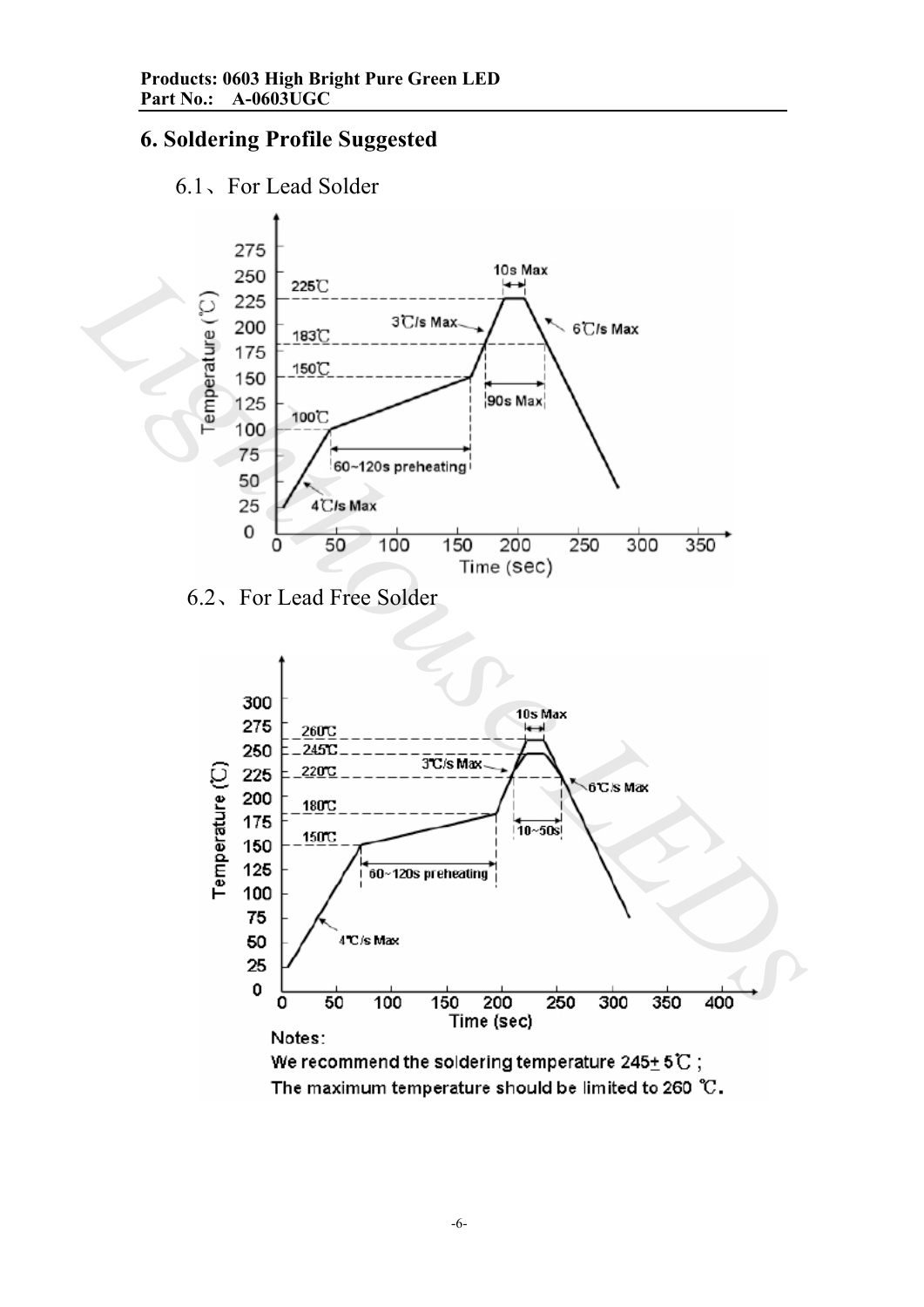# **7. Reel And Tape Dimensions**:



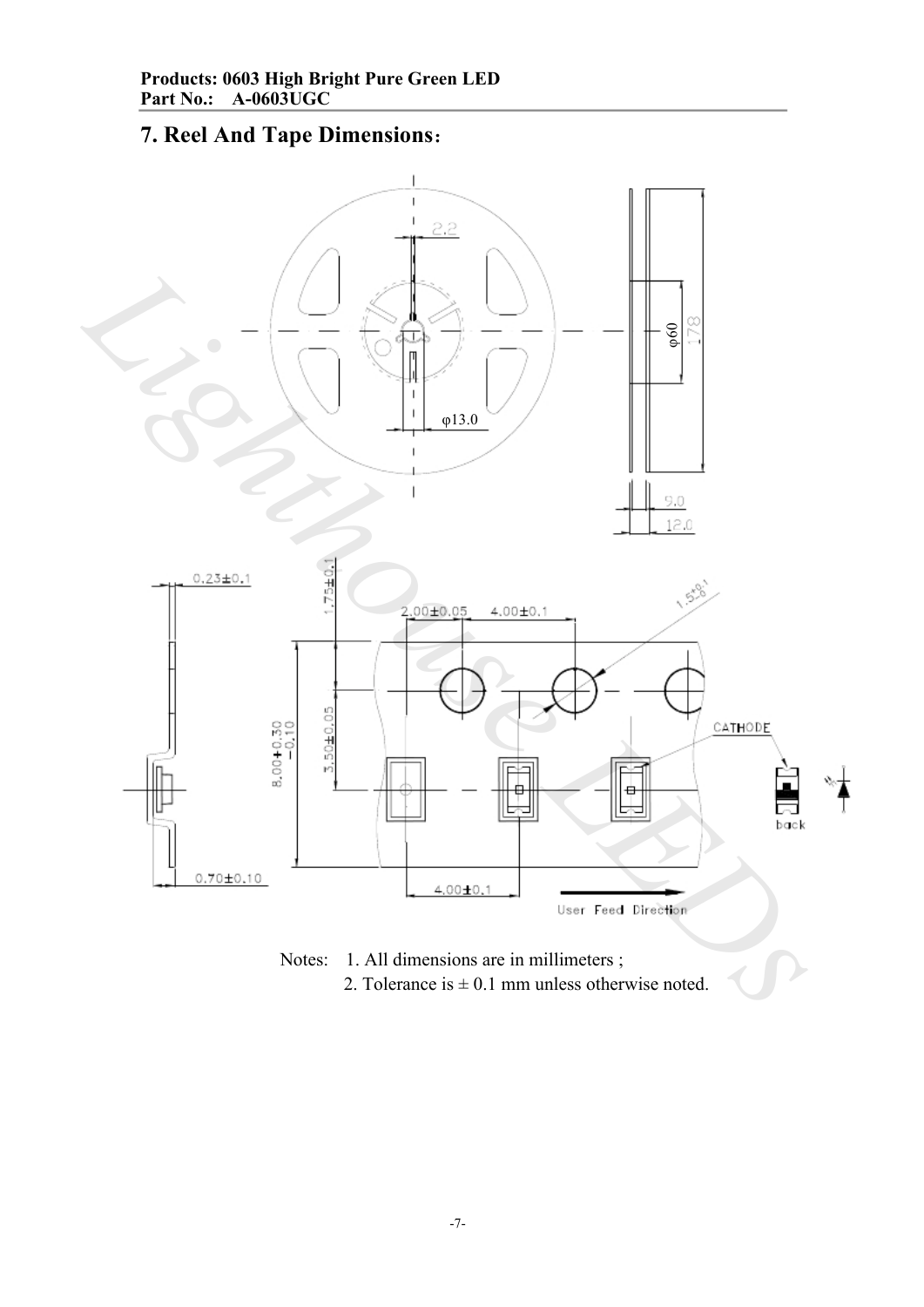



5 cartons/box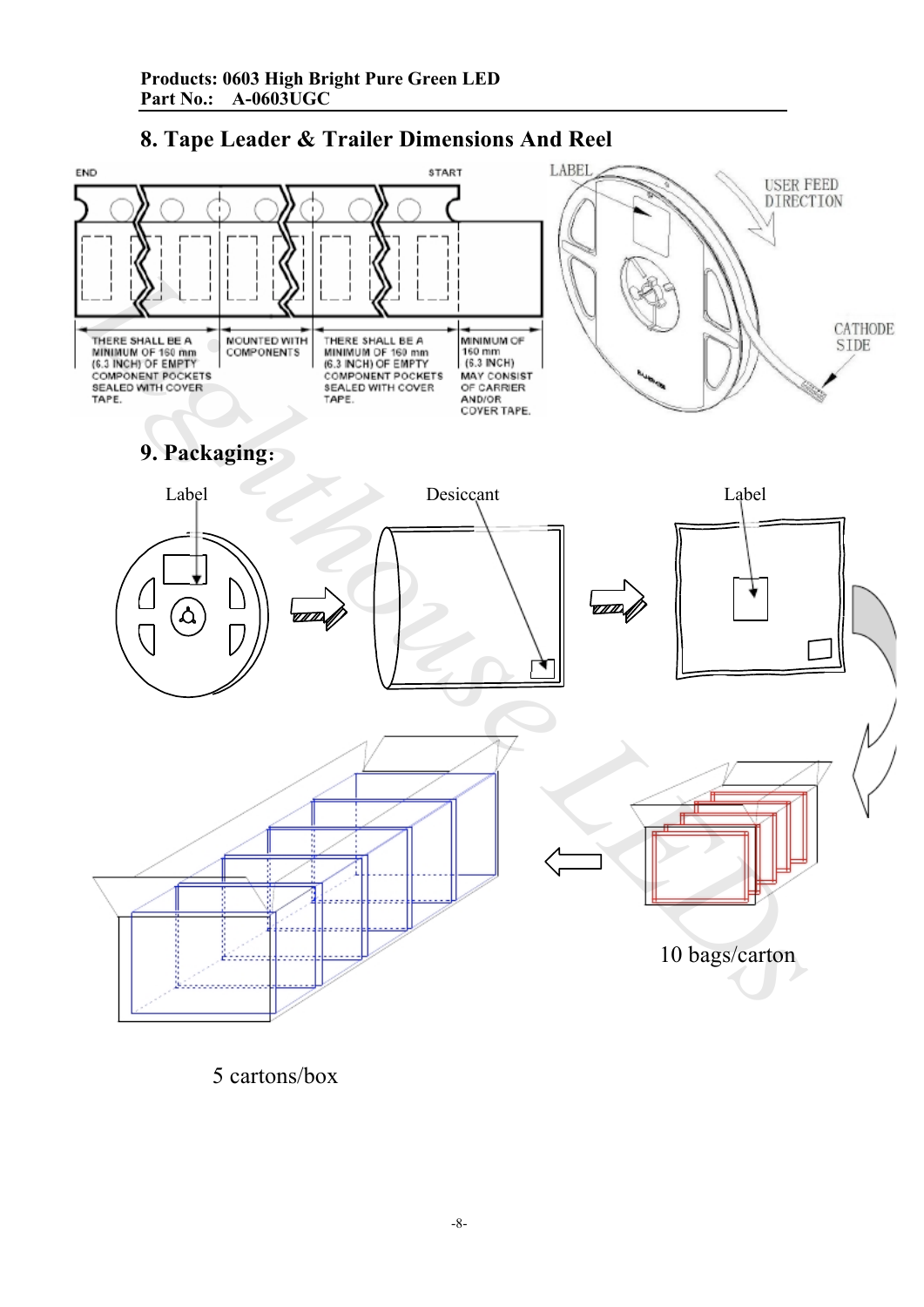# **10. Reliability Test**

| Classification        | Test Item                                         | <b>Test Condition</b>                                                                                                                                                                                                                                                                                                                              | <b>Reference Standard</b>          | Reference<br>Standard                                                         |
|-----------------------|---------------------------------------------------|----------------------------------------------------------------------------------------------------------------------------------------------------------------------------------------------------------------------------------------------------------------------------------------------------------------------------------------------------|------------------------------------|-------------------------------------------------------------------------------|
|                       | Operation Life                                    | Ta= Under Room Temperature As Per<br>Data Sheet Maximum Rating                                                                                                                                                                                                                                                                                     | 1000HRS<br>$(-24HRS,+72HRS)*@20mA$ | MIL-STD-750D:1026<br>MIL-STD-883D:1005<br>JIS C 7021:B-1                      |
| Endurance<br>Test     | High Temperature, High<br><b>Humidity Storage</b> | IR-Reflow In-Board, 2 Times<br>Ta= $65\pm5$ °C,RH= $90\sim95\%$                                                                                                                                                                                                                                                                                    | 240HRS±2HRS                        | MIL-STD-202F:103B<br>JIS C 7021:B-11                                          |
|                       | <b>High Temperature</b><br>Storage                | Ta= $105 \pm 5$ °C                                                                                                                                                                                                                                                                                                                                 | 1000HRS<br>$(-24HRS,+72HRS)$       | MIL-STD-883D:1008<br>JIS C 7021:B-10                                          |
|                       | Low Temperature<br>Storage                        | Ta= $-55 \pm 5^{\circ}$ C                                                                                                                                                                                                                                                                                                                          | 1000HRS<br>$(-24HRS,+72HRS)$       | JIS C 7021:B-12                                                               |
| Environmental<br>Test | Temperature<br>Cycling                            | $105^{\circ}\text{C} \sim 25^{\circ}\text{C} \sim -55^{\circ}\text{C} \sim 25^{\circ}\text{C}$<br>30mins 5mins<br>30mins 5mins                                                                                                                                                                                                                     | 10 Cycles                          | MIL-STD-202F:107D<br>MIL-STD-750D:1051<br>MIL-STD-883D:1010<br>JIS C 7021:A-4 |
|                       | Thermal<br>Shock                                  | IR-Reflow In-Board, 2 Times<br>$85 \pm 5^{\circ}\text{C} \sim -40^{\circ}\text{C} \pm 5^{\circ}\text{C}$<br>10mins<br>10mins                                                                                                                                                                                                                       | 10 Cycles                          | MIL-STD-202F:107D<br>MIL-STD-750D:1051<br>MIL-STD-883D:1011                   |
|                       | Solder<br>Resistance                              | $T_{.}sol = 260 \pm 5^{\circ}C$                                                                                                                                                                                                                                                                                                                    | $10 \pm 1$ secs                    | MIL-STD-202F:210A<br>MIL-STD-750D:2031<br>JIS C 7021:A-1                      |
|                       | IR-Reflow<br>Normal Process                       | Ramp-up rate(183 <sup>°</sup> C to Peak) +3 <sup>°C</sup> / second max<br>Temp. maintain at $125(\pm 25)$ °C 120 seconds max<br>Temp. maintain above 183℃ 60-150 seconds<br>Peak temperature range 235°C+5/-0°C<br>Time within 5°C of actual Peak Temperature (tp)<br>$10-30$ seconds<br>Ramp-down rate +6°C/second max                            |                                    | MIL-STD-750D:2031.2<br>J-STD-020C                                             |
|                       | IR-Reflow<br>Pb Free Process<br>Solderability     | Ramp-up rate(217°C to Peak) +3°C/ second max<br>Temp. maintain at $175(\pm 25)$ °C 180 seconds max<br>Temp. maintain above 217°C 60-150 seconds<br>Peak temperature range $260^{\circ}\text{C} + 0/5^{\circ}\text{C}$<br>Time within 5°C of actual Peak Temperature (tp)<br>20-40 seconds<br>Ramp-down rate +6°C/second max<br>$T$ .sol= 235 ± 5°C | Immersion time $2\pm0.5$           | MIL-STD-750D:2031.2<br>J-STD-020C<br>MIL-STD-202F:208D<br>MIL-STD-750D:2026   |
|                       |                                                   | Immersion rate $25\pm2.5$ mm/sec<br>Coverage $\geq 95\%$ of the dipped surface                                                                                                                                                                                                                                                                     | sec                                | MIL-STD-883D:2003<br>IEC 68 Part 2-20<br>JIS C 7021:A-2                       |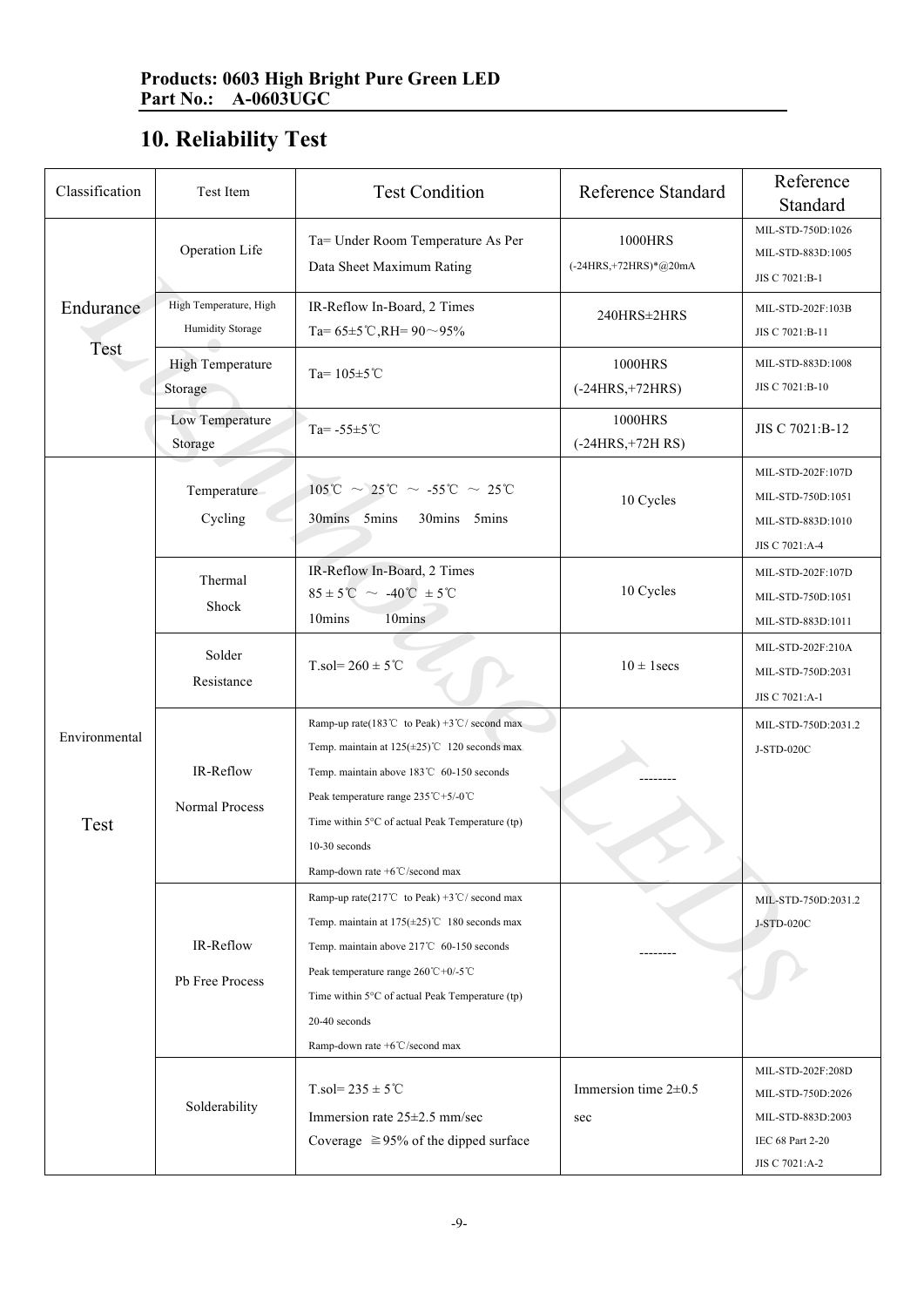## **11. Cautions**

#### **Application**

- 1. A LED is a current-operated device. The slight shift of voltage will cause big change of current, which will damage LEDs. Customer should use resistors in series for the Over-Current-Proof.
- 2. In order to ensure intensity uniformity on multiple LEDs connected in parallel in an application, it is recommended to use individual resistor separately, as shown in Circuit A below. The brightness of each LED shown in Circuit B might appear difference due to the differences in the I-V characteristics of those LEDs. 2. In order to ensure intensity uniformity on multiple LEDs connected in parallel in<br>
an application, it is economeded to use individual resistor separately, as shown<br>
in Circuit A below. The brightness of each LED shown





**Circuit model A Circuit model B**

3. High temperature may reduce LEDs' intensity and other performances, so keeping it away from heat source to get good performance is necessary.

#### **Storage**

1.Before opening original package, it is recommended to store them in the following environment:

Temperature: 5℃~30℃ Humidity: 85%RH max.

- 2. After opening original package, the storage ambient for the LEDs should be in 5~30°C temperature and 60% or less relative humidity.
- 3. In order to avoid moisture absorption, it is recommended that the LEDs that out of the original package should be stored in a sealed container with appropriate desiccant, or in desiccators with nitrogen ambient.
- 4. The LEDs should be used within 168hrs (7 days) after opening the package. Once been mounted, soldering should be quick.
- 5. If the moisture absorbent material (silica gel) has faded away or the LEDs stored out of original package for more than 168hrs (7 days), baking treatment should be performed using the conditions: 60℃ at least 24 hours.

## **ESD (Electrostatic Discharge )-Protection**

A LED (especially the Blue、White and Green product) is an ESD sensitive component, and static electricity or power surge will damage the LED. ESD-damaged LEDs will exhibit abnormal characteristics such as high reverse leakage current, low forward voltage, or "no light-up" at low currents, etc.

## **Some advice as below should be noticed:**

- 1. A conductive wrist strap or anti-electrostatic glove should be worn when handling these LEDs.
- 2. All devices, equipment, machinery, work tables and storage racks, etc. must be properly grounded.